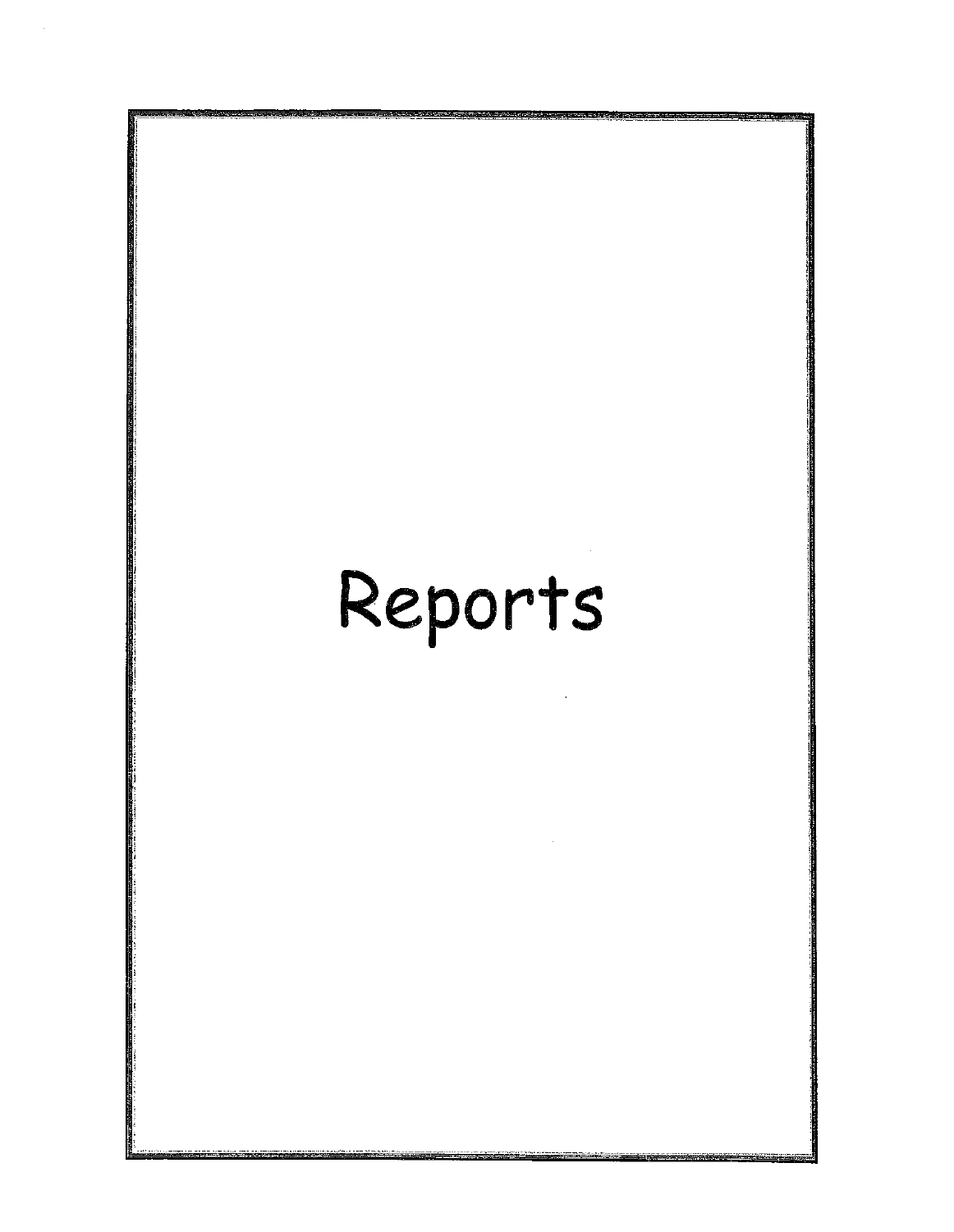

# Special Education Advisory Committee - Chariho Regional School District

### Meeting Minutes

Attendance:

- 
- 
- ❖ Jennifer Durkin
- ❖ Mary Markovitz
- ❖ NicoleAllen
- ◆ Sarah Algieri → ◆ Iris Ornberg<br>◆ Tina Costa → ◆ Lisa Gervasin ◆ Lisa Gervasini
- J. Call to order 6:00pm 1/20/22, Chatiho High School Libraty

### II. Introductions

III. Purpose of SEAC, Roles

Chairperson: Sarah Algleri

Vice Chairperson: Nicole Allen

Secretary: Erin Sefranek

Treasurer: Tina Costa

*N.* Approval of Minutes of October 21, 2021

Voting Minutes approved from Oct. 21, 2021 SEAC meeting.

# V. Recognition

## VI. Special Education Director's Report

Special Education Director's Report presented. Speech/language pathologist change at CMS for remainder of the year. MaryBeth Calderone out on medical leave. Another S/L pathologist is also beginning due to a maternity leave. See report from Jennifer Durkin.

Budget for next year created, staffing increases - .2 at high school and full time special educator at middle school, half time increase to special education preschool.

RIDE reviewed secondary IEP's. Gr. 7 to 12, they come every year. 5 at each grade level including CALA. Indicator 13 in regard to transition. What the students need for post secondary goals.

25-27 exemplary rubric score. Chariho scored 27's in all categories.

District has a plan for APRA American Rescue Plan Act - grant funds allocated for K-12 and preschool, for students with disabilities. Jenn is looking to provide social and emotional support through a school psychologist or social worker (for older students anxious and not coming to school, for younger students who are dysregulated);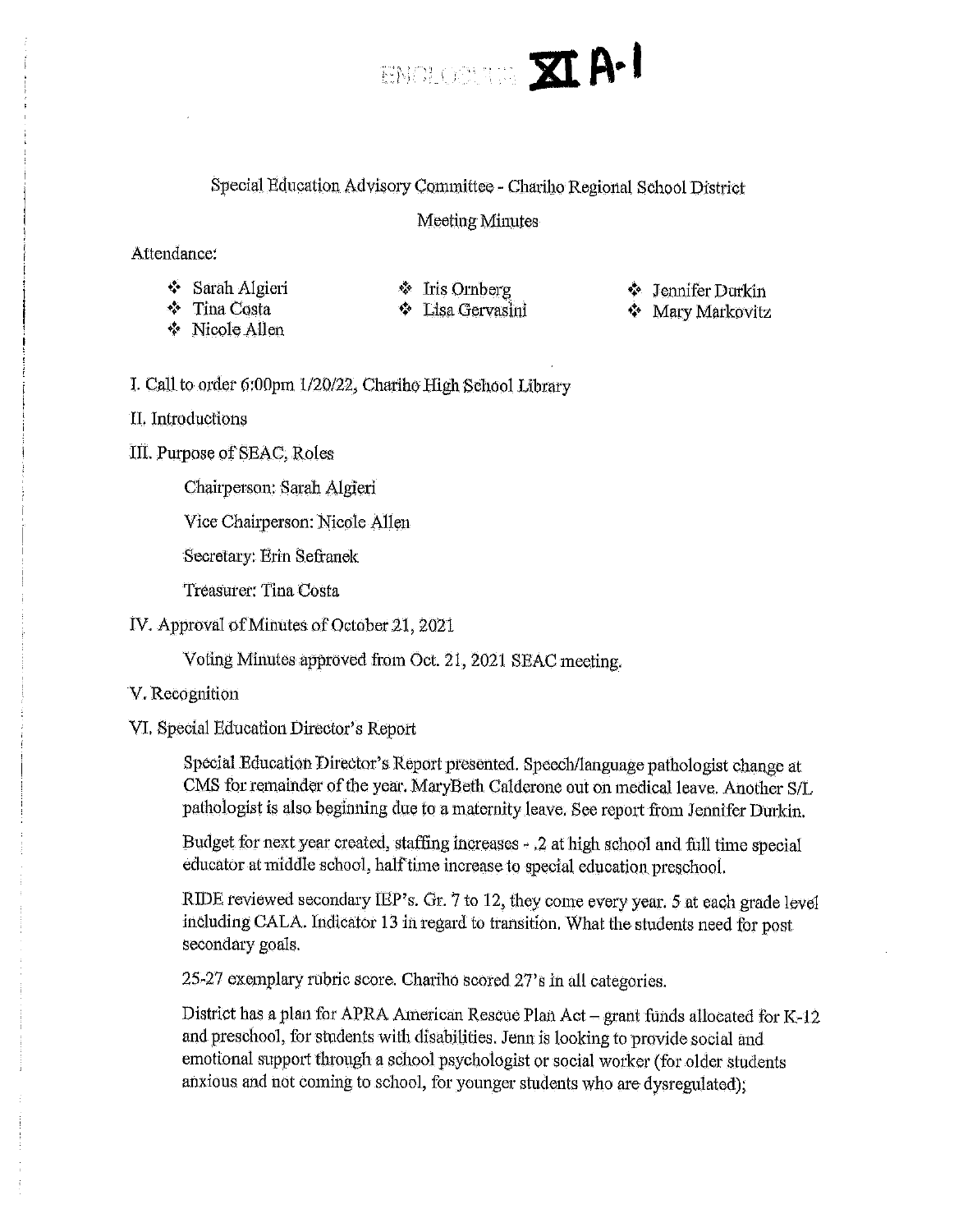occupational therapist (for regulation needs), speech and language therapy (for lack of speech development).

### VII. School Committee Liaison Report

**VIII. New Business** 

1. RIPIN Webinar 1/20/2022 Presentation adapted from Advocacy in Action: A Guide to Local Special Education Parent Advisory Councils, 2019

RIPIN is the state designated parent center.

Support is provided to school districts, groups such as SEPAC's

How to use this guide as a resource-three parts

Part I. Establishing and running an effective SEPAC

Part II. For staff at PTIC's (parent centers)

Part III. Resources and Tools

Part I of book – RI Basic Requirements of SEPAC: meets 4 times per year, produces agendas, keeps minutes, 51% of the group are parents of students with disabilities, (IEP and 504's welcome) has diverse members, produces an annual report at the end of the year, and involves parents in policy making and decision making.

SEPAC is not a PTO, not an advocacy group, not a parent support group. Students that can be a part of the group, not required. SEPAC does outreach, gives a voice/representation to special education students/parents. It provides feedback, guidance, and ideas to the district to improve the district culture.

Parents determine priorities, offer strategic solutions. Collaborative relationship. They need to be able to speak freely, lay out their concerns to a trusted group, and be heard. Not a place to air individual grievances.

Role of special education director – makes sure a LAC exists and that parents are being heard. He or she brings information to the group - district reports, information from the state, funding data, and listens to initiatives from parents for student needs, information needs, P. 17 best practices.

Part II of book – guidance and assistance of SEAC's. Twice a year – meeting to support parent leaders. RISEAC state advisory board. Covid Money - can be seed money. Every Student Exceeds Act - ESSA - supports students with the most needs. IDEA also provides money/grants for technology, social/emotional/behavioral health screenings, curriculums that address s/e/b issues, now is the time to have a voice.